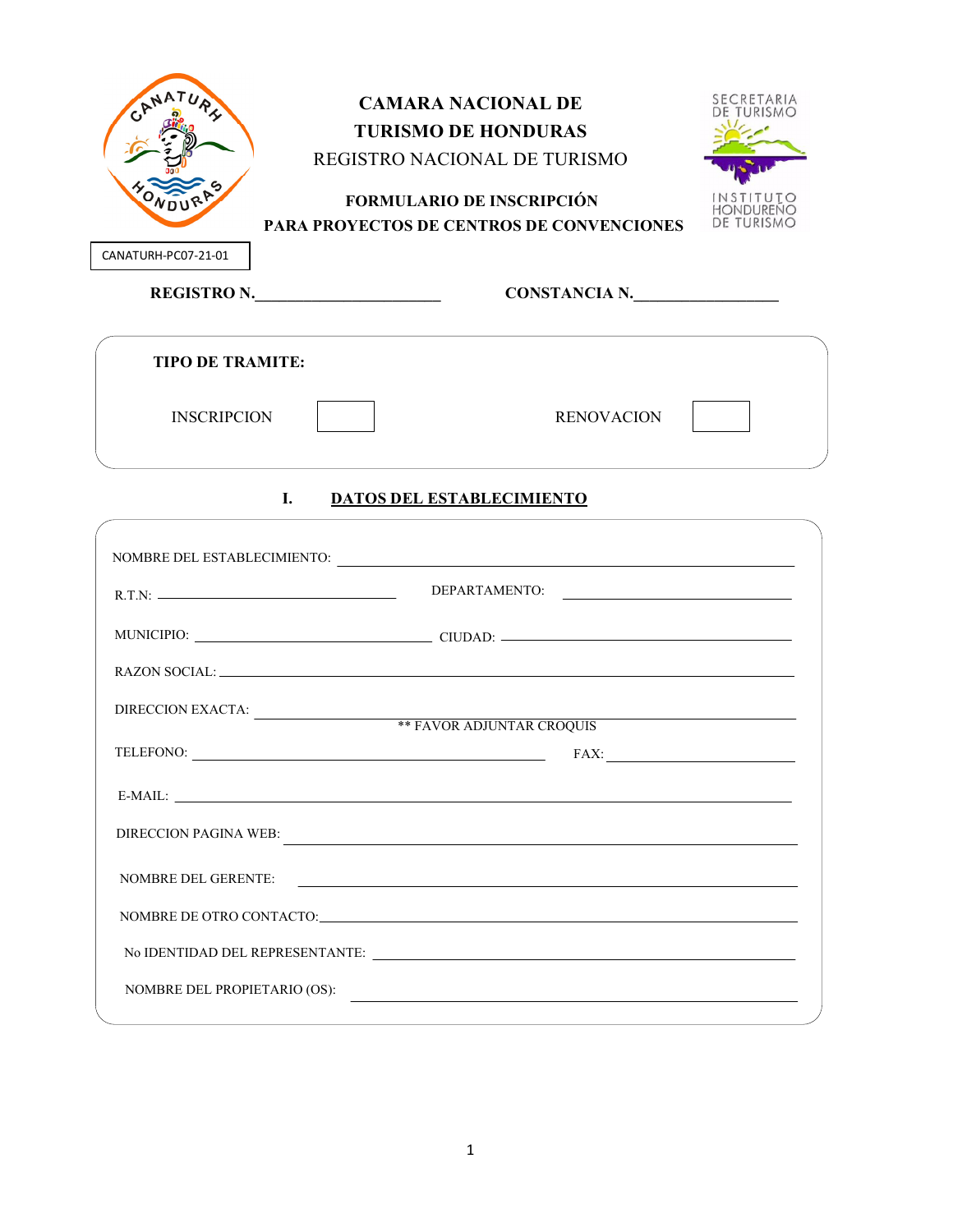| <b>SALONES</b>                              | CAPACIDAD (Numero de<br>Personas en un mismo turno) | <b>TARIFA</b>          |
|---------------------------------------------|-----------------------------------------------------|------------------------|
|                                             |                                                     |                        |
|                                             |                                                     |                        |
|                                             |                                                     |                        |
| <b>CONTARA CON LOS SIGUIENTES SERVICIOS</b> |                                                     |                        |
| <b>MESEROS</b>                              |                                                     |                        |
| <b>MÓDULOS DE BAÑOS</b>                     | CANTIDAD                                            |                        |
| <b>DECORACIÓN</b>                           |                                                     | TARIFA PROMEDIO        |
| <b>ALIMENTACIÓN</b>                         | POR PLATO                                           | TARIFA PROMEDIO        |
| <b>RECIBIDOR</b>                            |                                                     |                        |
| <b>COMPUTADORAS</b><br><b>CON INTERNET</b>  |                                                     |                        |
| <b>FAX</b>                                  |                                                     |                        |
|                                             |                                                     |                        |
| CONTARA CON SERVICIO DE ALQUILER DE:        |                                                     |                        |
|                                             |                                                     | <b>TARIFA PROMEDIO</b> |
| <b>MESAS</b>                                |                                                     |                        |
| <b>SILLAS</b>                               |                                                     |                        |
| <b>MANTELES</b>                             |                                                     |                        |
| PLATOS Y UTENSILIOS                         |                                                     |                        |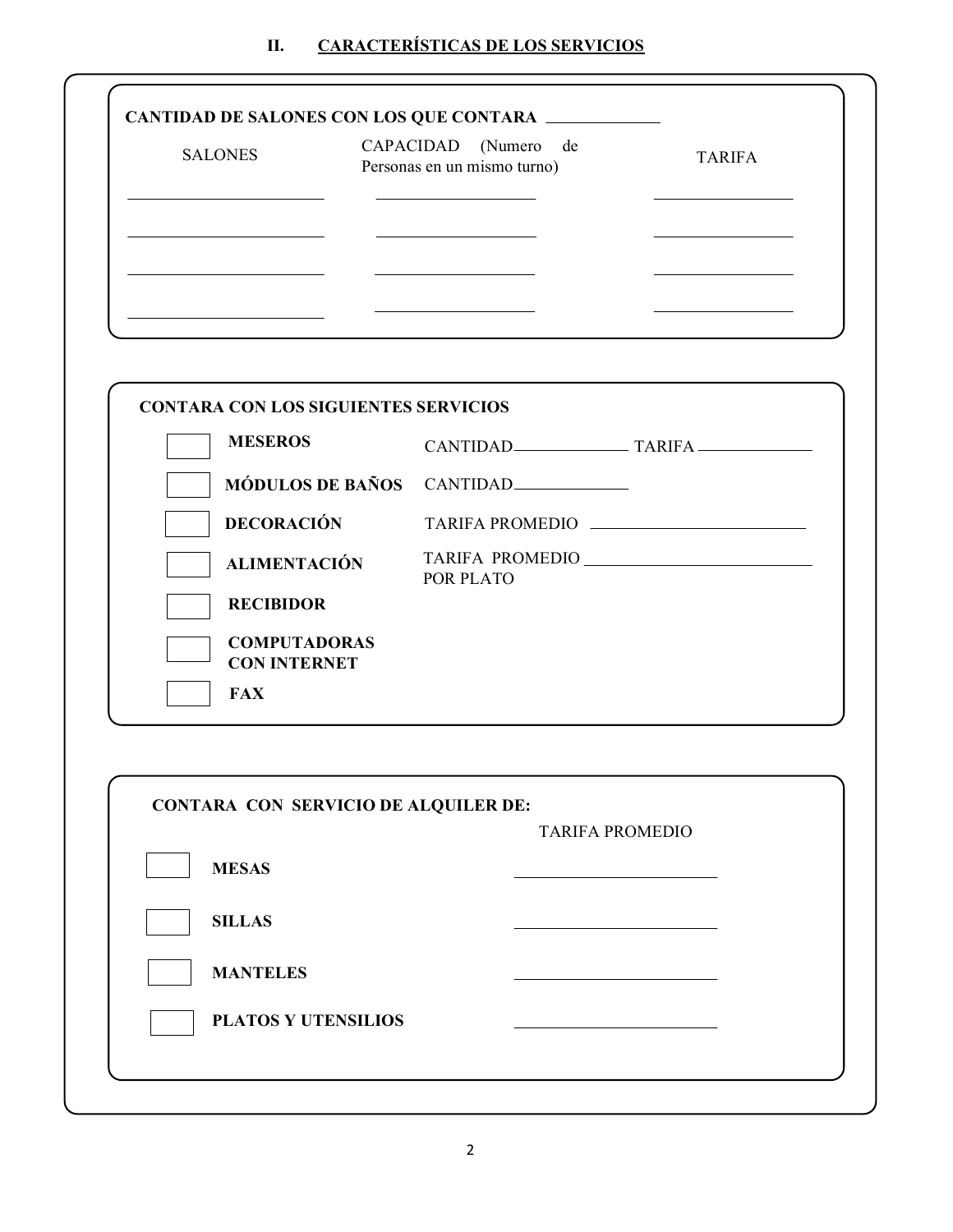| <b>SERVICIOS COMPLEMENTARIOS</b>                                                                                                                                                                                                                                                                                                                                                            |  |  |  |
|---------------------------------------------------------------------------------------------------------------------------------------------------------------------------------------------------------------------------------------------------------------------------------------------------------------------------------------------------------------------------------------------|--|--|--|
| DISCO MÓVIL<br>KARAOKE<br><b>MUSICA EN VIVO</b>                                                                                                                                                                                                                                                                                                                                             |  |  |  |
| <b>MEDIOS</b><br><b>TELEFONIA</b><br><b>AUDIOVISUALES</b>                                                                                                                                                                                                                                                                                                                                   |  |  |  |
| $OTROS: \begin{tabular}{c} \multicolumn{2}{c} {\textbf \texttt{OTROS:}} \end{tabular}$                                                                                                                                                                                                                                                                                                      |  |  |  |
| <b>ESTACIONAMIENTO:</b>                                                                                                                                                                                                                                                                                                                                                                     |  |  |  |
|                                                                                                                                                                                                                                                                                                                                                                                             |  |  |  |
| <b>PARQUEO</b>                                                                                                                                                                                                                                                                                                                                                                              |  |  |  |
| <u> 1989 - Johann Stoff, amerikansk politiker (d. 1989)</u><br><b>UBICACIÓN ZONA:</b>                                                                                                                                                                                                                                                                                                       |  |  |  |
| RURAL<br>URBANA                                                                                                                                                                                                                                                                                                                                                                             |  |  |  |
| CONTARA CON SUCURSALES: NO<br>SI<br>SI<br>SI<br>DONDE:                                                                                                                                                                                                                                                                                                                                      |  |  |  |
|                                                                                                                                                                                                                                                                                                                                                                                             |  |  |  |
| <b>MERCADOS A LOS QUE ATENDERÁ</b>                                                                                                                                                                                                                                                                                                                                                          |  |  |  |
| NACIONAL_______________ EXTRANJERO                                                                                                                                                                                                                                                                                                                                                          |  |  |  |
| <b>CONTARA CON ALIANZAS ESTRATÉGICAS:</b>                                                                                                                                                                                                                                                                                                                                                   |  |  |  |
|                                                                                                                                                                                                                                                                                                                                                                                             |  |  |  |
| $\begin{picture}(150,10) \put(0,0){\dashbox{0.5}(10,0){ }} \put(15,0){\circle{10}} \put(15,0){\circle{10}} \put(15,0){\circle{10}} \put(15,0){\circle{10}} \put(15,0){\circle{10}} \put(15,0){\circle{10}} \put(15,0){\circle{10}} \put(15,0){\circle{10}} \put(15,0){\circle{10}} \put(15,0){\circle{10}} \put(15,0){\circle{10}} \put(15,0){\circle{10}} \put(15,0){\circle{10}} \put(15$ |  |  |  |
|                                                                                                                                                                                                                                                                                                                                                                                             |  |  |  |
| <b>CONTARA CON ENFERMERÍA O PRIMEROS AUXILIOS</b>                                                                                                                                                                                                                                                                                                                                           |  |  |  |
| <b>SI</b>                                                                                                                                                                                                                                                                                                                                                                                   |  |  |  |
| NO                                                                                                                                                                                                                                                                                                                                                                                          |  |  |  |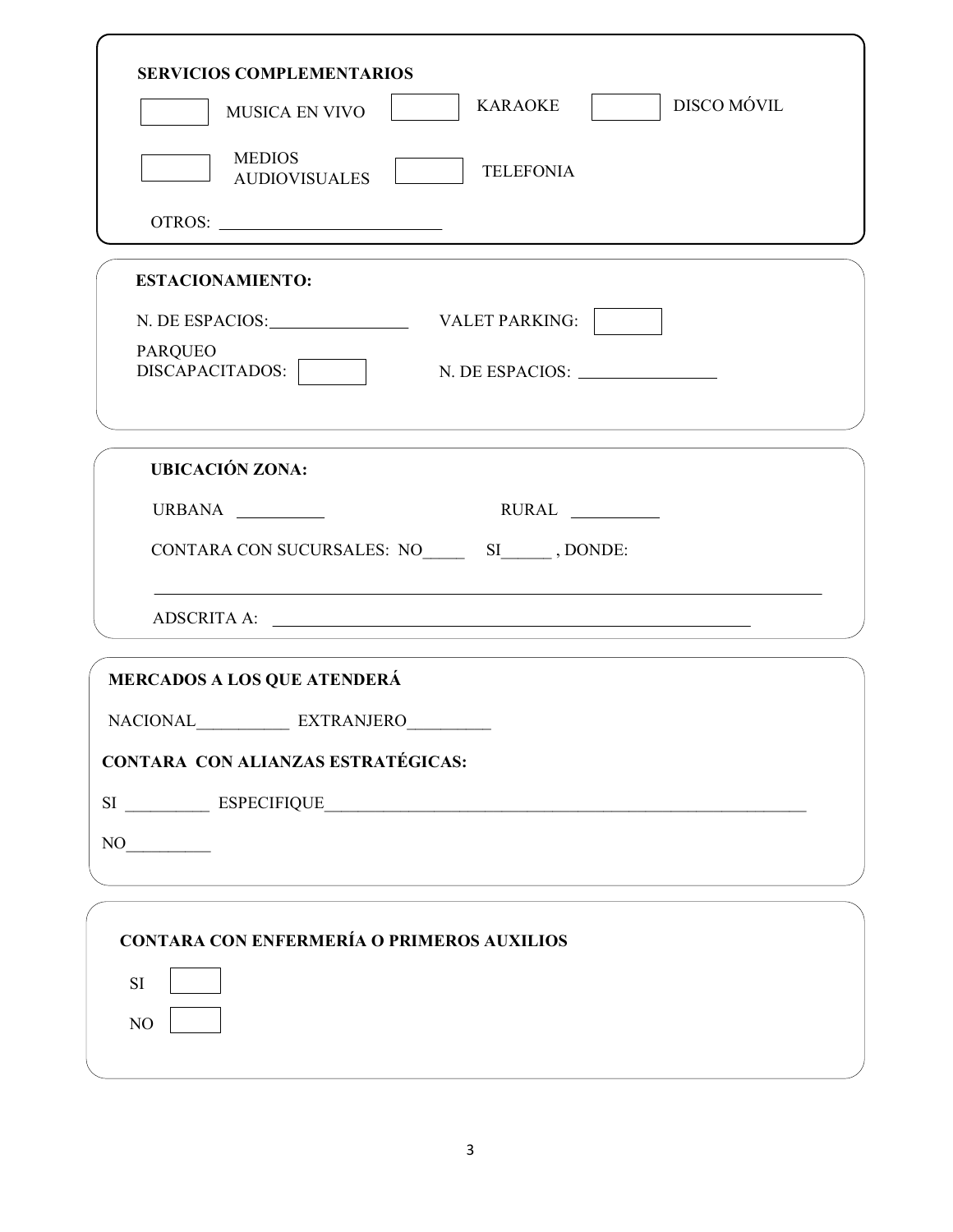| <b>SEGURIDAD DEL ESTABLECIMIENTO</b> |                                                                               |  |
|--------------------------------------|-------------------------------------------------------------------------------|--|
|                                      | PERSONAL DE SEGURIDAD (VIGILANCIA)                                            |  |
|                                      | ESQUEMA DE SALIDAS DE EMERGENCIA EN SALONES<br>Y PASILLOS DEL ESTABLECIMIENTO |  |
|                                      | RAMPA PARA DISCAPACITADOS, ESPECIFIQUE CUANTAS:                               |  |
|                                      | ESTACIONAMIENTO PARA DISCAPACITADOS, CUANTOS:                                 |  |
|                                      | EXTINTORES DE FUEGO EN PASILLOS, Y SALONES                                    |  |
|                                      | SALIDAS DE EMERGENCIA, CUANTAS:                                               |  |
|                                      |                                                                               |  |

|                                     | IV. DATOS DEL PERSONAL DEL ESTABLECIMIENTO |
|-------------------------------------|--------------------------------------------|
| ÁREA O DEPARTAMENTO                 | <b>N. DE EMPLEADOS</b>                     |
| <b>MESEROS</b>                      |                                            |
| <b>ADMINISTRACIÓN</b>               |                                            |
| <b>MANTENIMIENTO</b>                |                                            |
| <b>LIMPIEZA</b>                     |                                            |
| <b>SEGURIDAD</b>                    |                                            |
| <b>OTROS:</b><br><b>ESPECIFIQUE</b> |                                            |
| <b>TOTAL DE EMPLEADOS</b>           |                                            |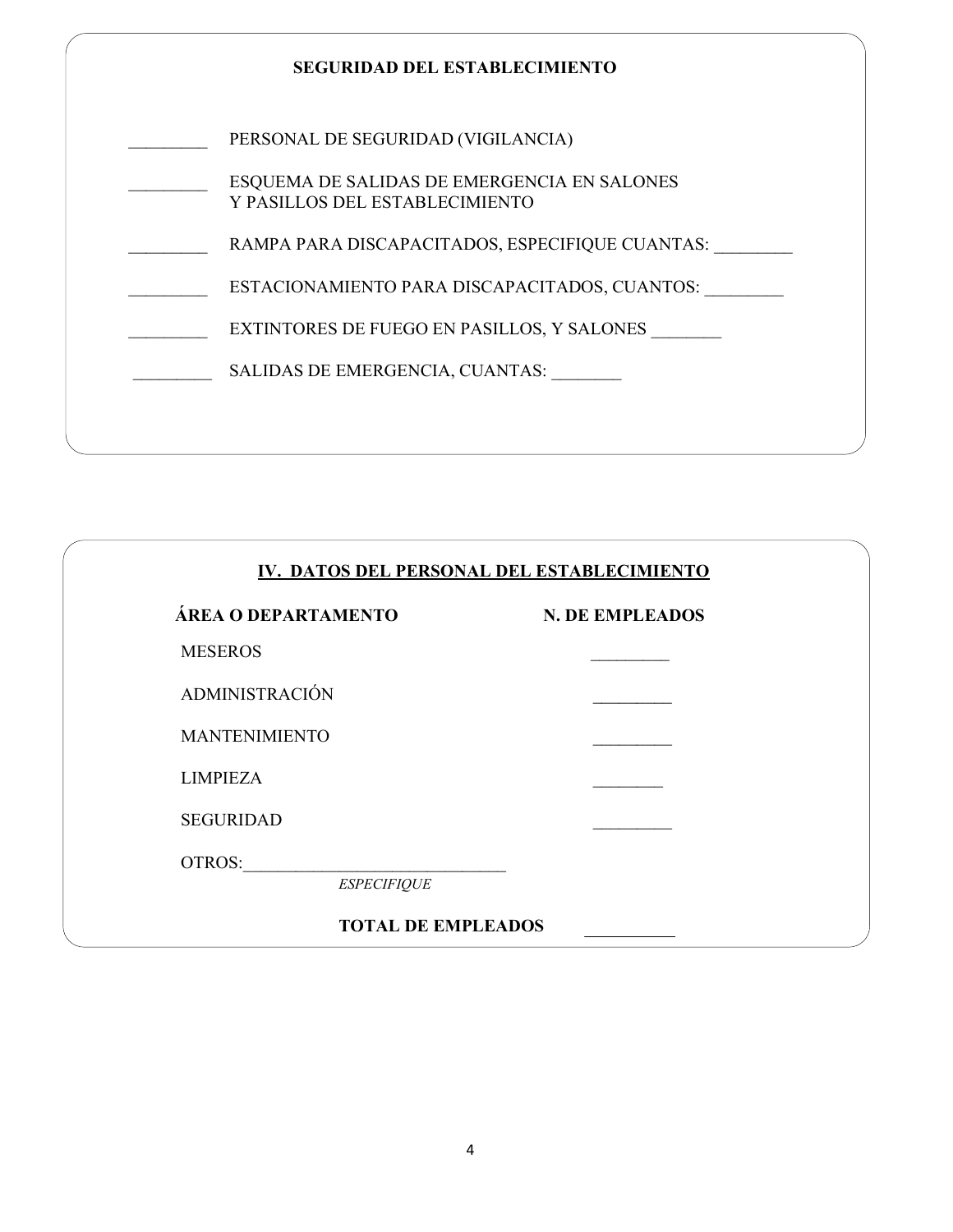| ÁREA O DEPARTAMENTO        | <b>FRECUENCIA/ AÑO</b> |
|----------------------------|------------------------|
| <b>SERVICIO AL CLIENTE</b> |                        |
| <b>ADMINISTRACIÓN</b>      |                        |
| <b>MANTENIMIENTO</b>       |                        |
| <b>DECORACIÓN</b>          |                        |
| <b>SEGURIDAD</b>           |                        |
| OTROS:                     |                        |

EMPRESA QUE REALIZA LA CAPACITACION:

| <b>FORMAS DE PAGO:</b>      |                                    |                                                         |
|-----------------------------|------------------------------------|---------------------------------------------------------|
| <b>CHEQUES</b>              | <b>MONEDA</b><br><b>EXTRANJERA</b> | <b>TARJETAS DE</b><br><b>EFECTIVO</b><br><b>CREDITO</b> |
| <b>OTRAS</b>                |                                    |                                                         |
| <b>TARJETAS DE CREDITO:</b> |                                    | <b>ESPECIFIQUE</b>                                      |
| <b>VISA</b>                 |                                    | <b>AMERICAN EXPRESS</b>                                 |
| <b>MASTER CARD</b>          |                                    |                                                         |
| <b>OTRAS</b>                |                                    |                                                         |
|                             |                                    | <b>ESPECIFIQUE</b>                                      |
|                             |                                    |                                                         |

 $\mathcal{L}_\text{max} = \mathcal{L}_\text{max} = \mathcal{L}_\text{max} = \mathcal{L}_\text{max} = \mathcal{L}_\text{max} = \mathcal{L}_\text{max} = \mathcal{L}_\text{max} = \mathcal{L}_\text{max} = \mathcal{L}_\text{max} = \mathcal{L}_\text{max} = \mathcal{L}_\text{max} = \mathcal{L}_\text{max} = \mathcal{L}_\text{max} = \mathcal{L}_\text{max} = \mathcal{L}_\text{max} = \mathcal{L}_\text{max} = \mathcal{L}_\text{max} = \mathcal{L}_\text{max} = \mathcal{$